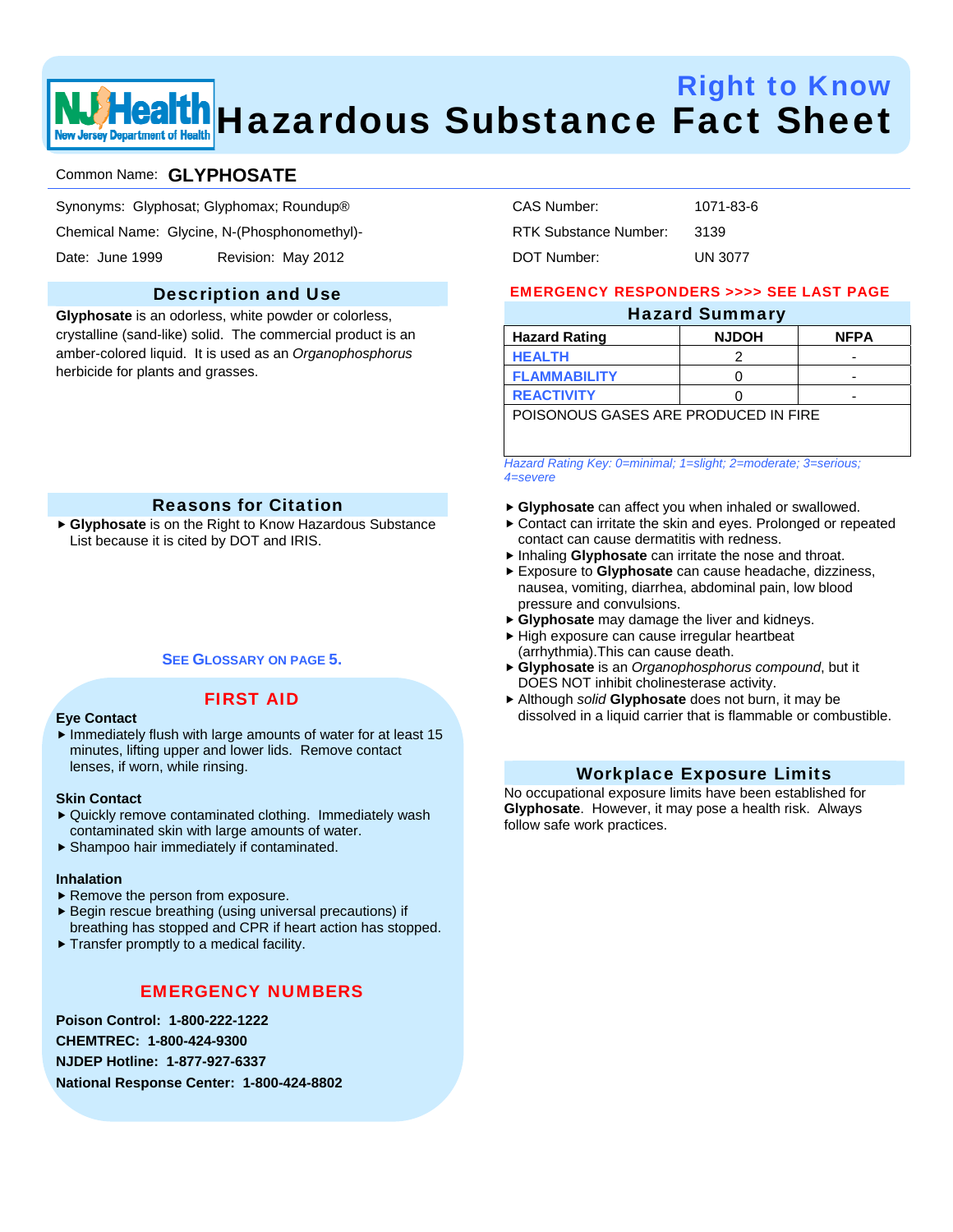## Determining Your Exposure

- Read the product manufacturer's Material Safety Data Sheet (MSDS) and the label to determine product ingredients and important safety and health information about the product mixture.
- $\blacktriangleright$  For each individual hazardous ingredient, read the New Jersey Department of Health Hazardous Substance Fact Sheet, available on the RTK website (www.nj.gov/health/eoh/rtkweb) or in your facility's RTK Central File or Hazard Communication Standard file.
- $\blacktriangleright$  You have a right to this information under the New Jersey Worker and Community Right to Know Act and the Public Employees Occupational Safety and Health (PEOSH) Act if you are a public worker in New Jersey, and under the federal Occupational Safety and Health Act (OSHA) if you are a private worker.
- ▶ The New Jersey Right to Know Act requires most employers to label chemicals in the workplace and requires public employers to provide their employees with information concerning chemical hazards and controls. The federal OSHA Hazard Communication Standard (29 CFR 1910.1200) and the PEOSH Hazard Communication Standard (N.J.A.C. 12:100-7) require employers to provide similar information and training to their employees.

This Fact Sheet is a summary of available information regarding the health hazards that may result from exposure. Duration of exposure, concentration of the substance and other factors will affect your susceptibility to any of the potential effects described below.

## Health Hazard Information

#### **Acute Health Effects**

The following acute (short-term) health effects may occur immediately or shortly after exposure to **Glyphosate**:

- $\triangleright$  Contact can irritate the skin and eves.
- **F** Inhaling **Glyphosate** can irritate the nose and throat.
- ► Exposure to Glyphosate can cause headache, dizziness, nausea, vomiting, diarrhea, abdominal pain, low blood pressure and convulsions.

#### **Chronic Health Effects**

The following chronic (long-term) health effects can occur at some time after exposure to **Glyphosate** and can last for months or years:

#### *Cancer Hazard*

 $\triangleright$  There is no evidence that Glyphosate causes cancer in animals. This is based on test results presently available to the NJDOH from published studies.

#### *Reproductive Hazard*

 $\triangleright$  There is limited evidence that **Glyphosate** causes spontaneous abortions.

#### *Other Effects*

- $\blacktriangleright$  Prolonged or repeated contact can cause dermatitis with redness.
- **F** Glyphosate may damage the liver and kidneys.
- High exposure can cause irregular heartbeat (arrhythmia).This can cause death.

## Medical

#### **Medical Testing**

Before beginning employment and at regular times thereafter, (at least annually), the following are recommended:

 $\blacktriangleright$  Liver and kidney function tests

If symptoms develop or overexposure is suspected, the following is recommended:

▶ Special 24-48 hours EKG (Holter monitor) to observe and record abnormal heart rhythms

Any evaluation should include a careful history of past and present symptoms with an exam. Medical tests that look for damage already done are not a substitute for controlling exposure.

You have a legal right to request copies of your medical testing under the OSHA Access to Employee Exposure and Medical Records Standard (29 CFR 1910.1020).

#### **Mixed Exposures**

 $\blacktriangleright$  More than light alcohol consumption can cause liver damage. Drinking alcohol may increase the liver damage caused by **Glyphosate**.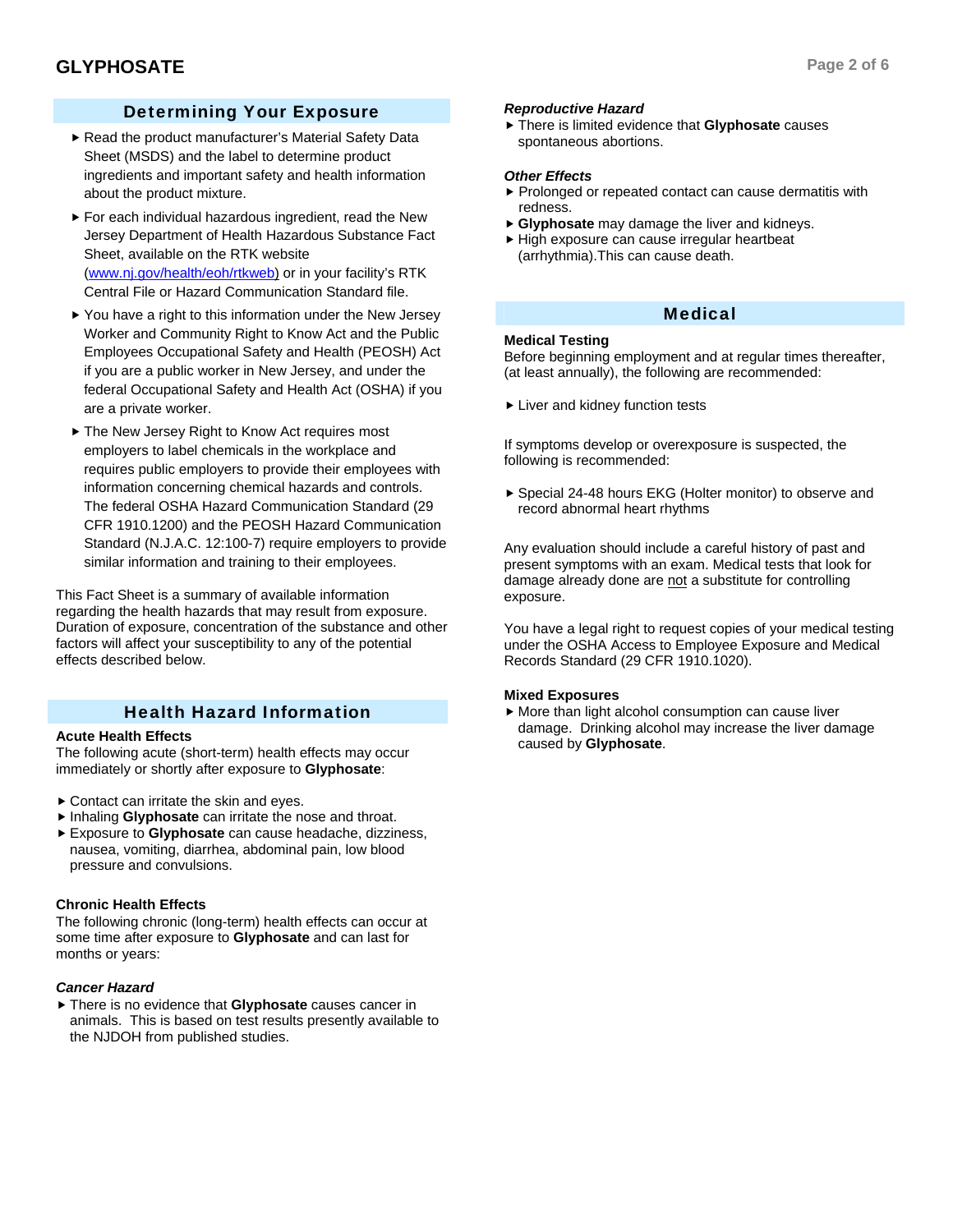## Workplace Controls and Practices

Very toxic chemicals, or those that are reproductive hazards or sensitizers, require expert advice on control measures if a less toxic chemical cannot be substituted. Control measures include: (1) enclosing chemical processes for severely irritating and corrosive chemicals, (2) using local exhaust ventilation for chemicals that may be harmful with a single exposure, and (3) using general ventilation to control exposures to skin and eye irritants. For further information on workplace controls, consult the NIOSH document on Control Banding at www.cdc.gov/niosh/topics/ctrlbanding/.

The following work practices are also recommended:

- $\blacktriangleright$  Label process containers.
- $\blacktriangleright$  Provide employees with hazard information and training.
- $\blacktriangleright$  Monitor airborne chemical concentrations.
- $\blacktriangleright$  Use engineering controls if concentrations exceed recommended exposure levels.
- $\blacktriangleright$  Provide eye wash fountains and emergency showers.
- $\blacktriangleright$  Wash or shower if skin comes in contact with a hazardous material.
- $\blacktriangleright$  Always wash at the end of the workshift.
- $\triangleright$  Change into clean clothing if clothing becomes contaminated.
- $\triangleright$  Do not take contaminated clothing home.
- $\triangleright$  Get special training to wash contaminated clothing.
- $\triangleright$  Do not eat, smoke, or drink in areas where chemicals are being handled, processed or stored.
- $\blacktriangleright$  Wash hands carefully before eating, smoking, drinking, applying cosmetics or using the toilet.

In addition, the following may be useful or required:

- Use a vacuum or a wet method to reduce dust during cleanup. DO NOT DRY SWEEP.
- $\blacktriangleright$  Follow the Restricted Entry Intervals (REIs) found on the pesticide label. The REI is the period of time after a field is treated with a pesticide during which restrictions on entry are in effect. Check with the New Jersey Department of Environmental Protection, Pesticide Control Program, for pesticides that may require longer REIs than listed. http://www.nj.gov/dep/enforcement/pcp/index.htm.

## Personal Protective Equipment

The OSHA Personal Protective Equipment Standard (29 CFR 1910.132) requires employers to determine the appropriate personal protective equipment for each hazard and to train employees on how and when to use protective equipment.

The following recommendations are only guidelines and may not apply to every situation.

## **Gloves and Clothing**

- ▶ Avoid skin contact with **Glyphosate**. Wear personal protective equipment made from material that can not be permeated or degraded by this substance. Safety equipment suppliers and manufacturers can provide recommendations on the most protective glove and clothing material for your operation.
- $\triangleright$  The recommended glove materials for *solid* Glyphosate and **Glyphosate** in *solution* are Butyl and Viton.
- ▶ The recommended protective clothing material for *solid* **Glyphosate** is Tyvek® Tychem® BR, CSM and TK, and Trellchem® HPS and VPS, or the equivalent, are recommended for *solutions* containing **Glyphosate**.
- $\blacktriangleright$  All protective clothing (suits, gloves, footwear, headgear) should be clean, available each day, and put on before work.

#### **Eye Protection**

- $\blacktriangleright$  Wear direct vent goggles when airborne particles or dust are present.
- $\blacktriangleright$  Wear indirect vent goggles when working with liquids that may splash, spray or mist. A face shield is also required if the liquid is severely irritating or corrosive to the skin and eyes.

#### **Respiratory Protection**

*Improper use of respirators is dangerous.* Respirators should only be used if the employer has implemented a written program that takes into account workplace conditions, requirements for worker training, respirator fit testing, and medical exams, as described in the OSHA Respiratory Protection Standard (29 CFR 1910.134).

- $\triangleright$  For field applications check with your supervisor and your safety equipment supplier regarding the appropriate respiratory equipment.
- f Where the potential exists for exposure to *solid* **Glyphosate**, use a NIOSH approved negative pressure, air-purifying, particulate filter respirator with an N95 filter. More protection is provided by a full facepiece respirator than by a half-mask respirator, and even greater protection is provided by a powered-air purifying respirator.
- $\blacktriangleright$  Leave the area immediately if (1) while wearing a filter or cartridge respirator you can smell, taste, or otherwise detect **Glyphosate**, (2) while wearing particulate filters abnormal resistance to breathing is experienced, or (3) eye irritation occurs while wearing a full facepiece respirator. Check to make sure the respirator-to-face seal is still good. If it is, replace the filter or cartridge. If the seal is no longer good, you may need a new respirator.
- $\triangleright$  Consider all potential sources of exposure in your workplace. You may need a combination of filters, prefilters or cartridges to protect against different forms of a chemical (such as vapor and mist) or against a mixture of chemicals.
- $\blacktriangleright$  Where the potential for high exposure exists, use a suppliedair respirator with a full facepiece operated in a pressuredemand or other positive-pressure mode. For increased protection use in combination with an auxiliary self-contained breathing apparatus or an emergency escape air cylinder.

## Fire Hazards

If employees are expected to fight fires, they must be trained and equipped as stated in the OSHA Fire Brigades Standard (29 CFR 1910.156).

- ▶ Although, *solid* Glyphosate does not burn, it may be dissolved in a liquid carrier that is flammable or combustible.
- $\triangleright$  Use dry chemical, CO<sub>2</sub>, water spray or alcohol-resistant foam as extinguishing agents.
- **POISONOUS GASES ARE PRODUCED IN FIRE, including** *Nitrogen Oxides* and *Phosphorus Oxides*.
- $\blacktriangleright$  Use water spray to keep fire-exposed containers cool.
- **Finely dispersed Glyphosate** may form explosive mixtures in air.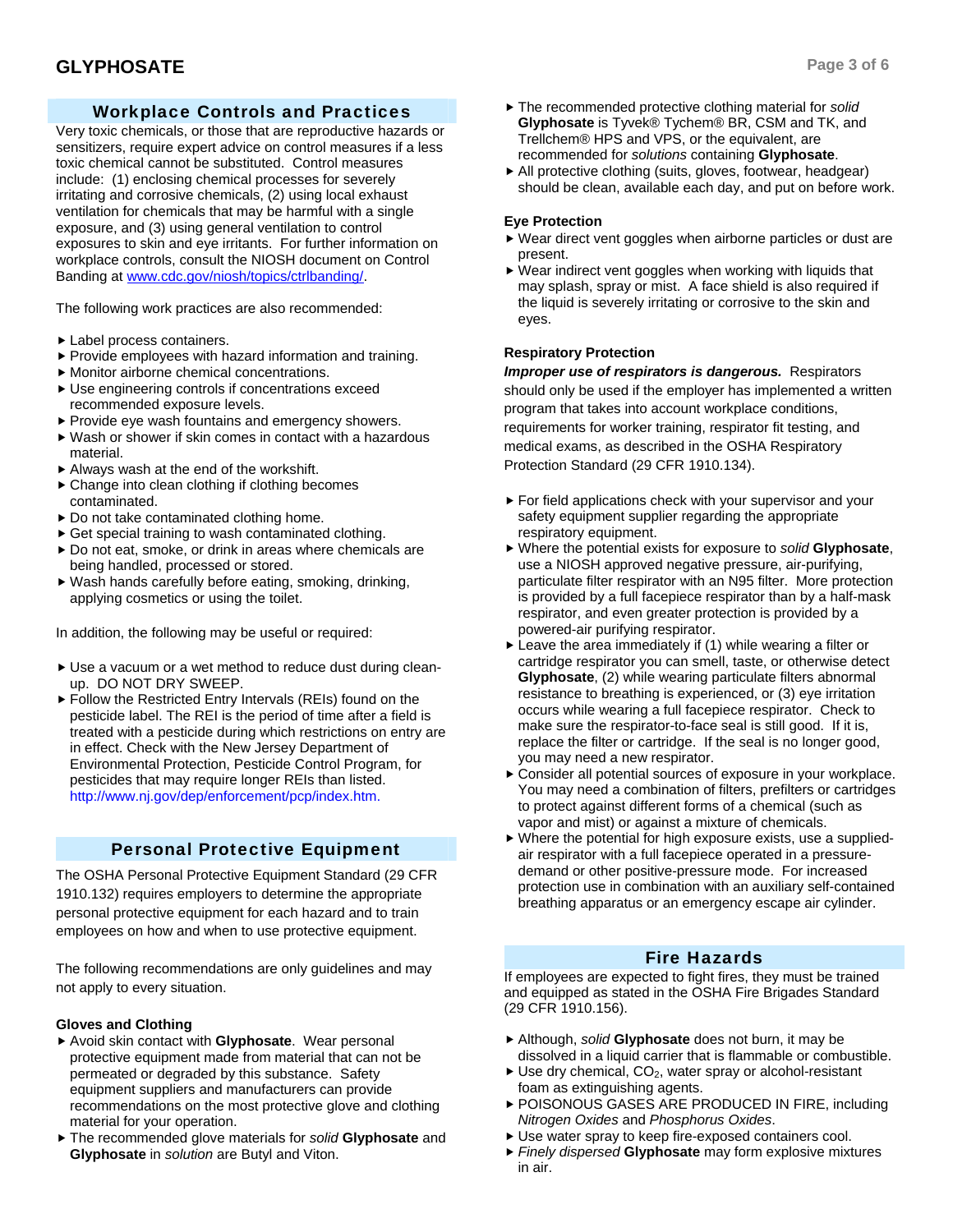## Spills and Emergencies

If employees are required to clean-up spills, they must be properly trained and equipped. The OSHA Hazardous Waste Operations and Emergency Response Standard (29 CFR 1910.120) may apply.

If **Glyphosate** is spilled or leaked, take the following steps:

- $\blacktriangleright$  Evacuate personnel and secure and control entrance to the area.
- $\blacktriangleright$  Eliminate all ignition sources.
- $\blacktriangleright$  Absorb liquids in dry sand, earth, or a similar material and place into sealed containers for disposal.
- ▶ Moisten *solid* spilled material first or use a HEPA-filter vacuum for clean-up and place into sealed containers for disposal.
- $\blacktriangleright$  Ventilate and wash area after clean-up is complete.
- ▶ DO NOT wash into sewer.
- $\blacktriangleright$  It may be necessary to contain and dispose of Glyphosate as a HAZARDOUS WASTE. Contact your state Department of Environmental Protection (DEP) or your regional office of the federal Environmental Protection Agency (EPA) for specific recommendations.

## Handling and Storage

Prior to working with **Glyphosate** you should be trained on its proper handling and storage.

- ▶ Glyphosate is not compatible with OXIDIZING AGENTS (such as PERCHLORATES, PEROXIDES, PERMANGANATES, CHLORATES, NITRATES, CHLORINE, BROMINE and FLUORINE); STRONG ACIDS (such as HYDROCHLORIC, SULFURIC and NITRIC); and STRONG BASES (such as SODIUM HYDROXIDE and POTASSIUM HYDROXIDE).
- **Glyphosate** may react with IRON, GALVANIZED STEEL and UNLINED STEEL CONTAINERS to produce flammable and explosive *Hydrogen gas*.
- $\triangleright$  Store in tightly closed containers in a cool, well-ventilated area away from LIGHT.
- $\blacktriangleright$  Sources of ignition, such as smoking and open flames, are prohibited where **Glyphosate** is used, handled, or stored in a manner that could create a potential fire or explosion hazard.
- **Finely dispersed Glyphosate** may accumulate static electricity.

# Occupational Health Information Resources

The New Jersey Department of Health offers multiple services in occupational health. These services include providing informational resources, educational materials, public presentations, and industrial hygiene and medical investigations and evaluations.

#### **For more information, please contact:**

 New Jersey Department of Health Right to Know PO Box 368 Trenton, NJ 08625-0368 Phone: 609-984-2202 Fax: 609-984-7407 E-mail: rtk@doh.state.nj.us Web address: http://www.nj.gov/health/eoh/rtkweb

*The Right to Know Hazardous Substance Fact Sheets are not intended to be copied and sold for commercial purposes.*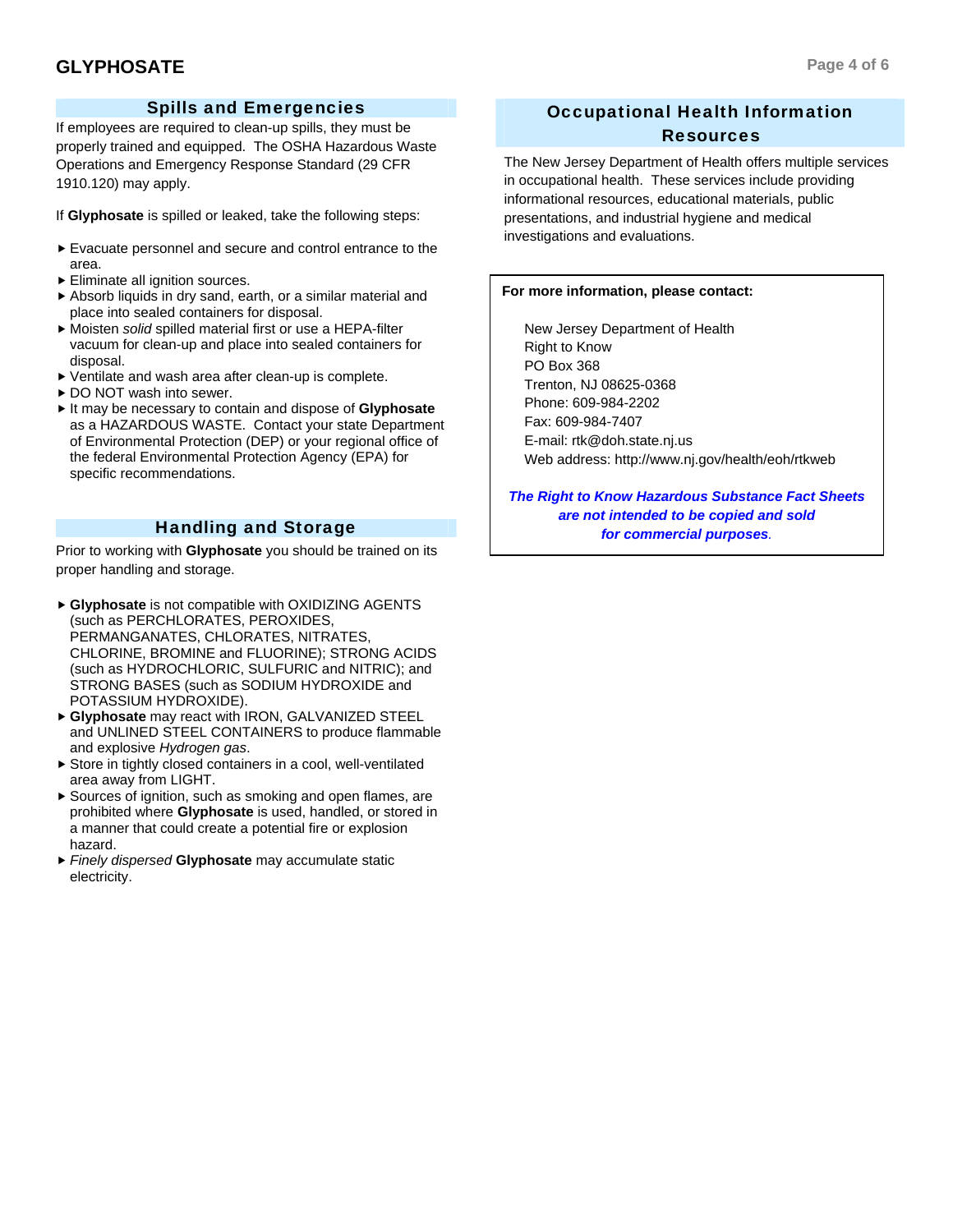## **GLYPHOSATE** Page 5 of 6

#### **GLOSSARY**

**ACGIH** is the American Conference of Governmental Industrial Hygienists. They publish guidelines called Threshold Limit Values (TLVs) for exposure to workplace chemicals.

**Acute Exposure Guideline Levels** (AEGLs) are established by the EPA. They describe the risk to humans resulting from once-in-a lifetime, or rare, exposure to airborne chemicals.

**Boiling point** is the temperature at which a substance can change its physical state from a liquid to a gas.

A **carcinogen** is a substance that causes cancer.

The **CAS number** is unique, identifying number, assigned by the Chemical Abstracts Service, to a specific chemical.

**CFR** is the Code of Federal Regulations, which are the regulations of the United States government.

A **combustible** substance is a solid, liquid or gas that will burn.

A **corrosive** substance is a gas, liquid or solid that causes destruction of human skin or severe corrosion of containers.

The **critical temperature** is the temperature above which a gas cannot be liquefied, regardless of the pressure applied.

**DEP** is the New Jersey Department of Environmental Protection.

**DOT** is the Department of Transportation, the federal agency that regulates the transportation of chemicals.

**EPA** is the Environmental Protection Agency, the federal agency responsible for regulating environmental hazards.

**ERG** is the Emergency Response Guidebook. It is a guide for emergency responders for transportation emergencies involving hazardous substances.

**Emergency Response Planning Guideline** (ERPG) values provide estimates of concentration ranges where one reasonably might anticipate observing adverse effects.

A **fetus** is an unborn human or animal.

A **flammable** substance is a solid, liquid, vapor or gas that will ignite easily and burn rapidly.

The **flash point** is the temperature at which a liquid or solid gives off vapor that can form a flammable mixture with air.

**IARC** is the International Agency for Research on Cancer, a scientific group.

**Ionization Potential** is the amount of energy needed to remove an electron from an atom or molecule. It is measured in electron volts.

**IRIS** is the Integrated Risk Information System database on human health effects that may result from exposure to various chemicals, maintained by federal EPA.

**LEL** or **Lower Explosive Limit**, is the lowest concentration of a combustible substance (gas or vapor) in the air capable of continuing an explosion.

**mg/m3** means milligrams of a chemical in a cubic meter of air. It is a measure of concentration (weight/volume).

A **mutagen** is a substance that causes mutations. A **mutation** is a change in the genetic material in a body cell. Mutations can lead to birth defects, miscarriages, or cancer.

**NFPA** is the National Fire Protection Association. It classifies substances according to their fire and explosion hazard.

**NIOSH** is the National Institute for Occupational Safety and Health. It tests equipment, evaluates and approves respirators, conducts studies of workplace hazards, and proposes standards to OSHA.

**NTP** is the National Toxicology Program which tests chemicals and reviews evidence for cancer.

**OSHA** is the federal Occupational Safety and Health Administration, which adopts and enforces health and safety standards.

**PEOSHA** is the New Jersey Public Employees Occupational Safety and Health Act, which adopts and enforces health and safety standards in public workplaces.

**Permeated** is the movement of chemicals through protective materials.

**ppm** means parts of a substance per million parts of air. It is a measure of concentration by volume in air.

**Protective Action Criteria** (PAC) are values established by the Department of Energy and are based on AEGLs and ERPGs. They are used for emergency planning of chemical release events.

A **reactive** substance is a solid, liquid or gas that releases energy under certain conditions.

**STEL** is a Short Term Exposure Limit which is usually a 15 minute exposure that should not be exceeded at any time during a work day.

A **teratogen** is a substance that causes birth defects by damaging the fetus.

**UEL** or **Upper Explosive Limit** is the highest concentration in air above which there is too much fuel (gas or vapor) to begin a reaction or explosion.

**Vapor Density** is the ratio of the weight of a given volume of one gas to the weight of another (usually *Air*), at the same temperature and pressure.

The **vapor pressure** is a force exerted by the vapor in equilibrium with the solid or liquid phase of the same substance. The higher the vapor pressure the higher concentration of the substance in air.